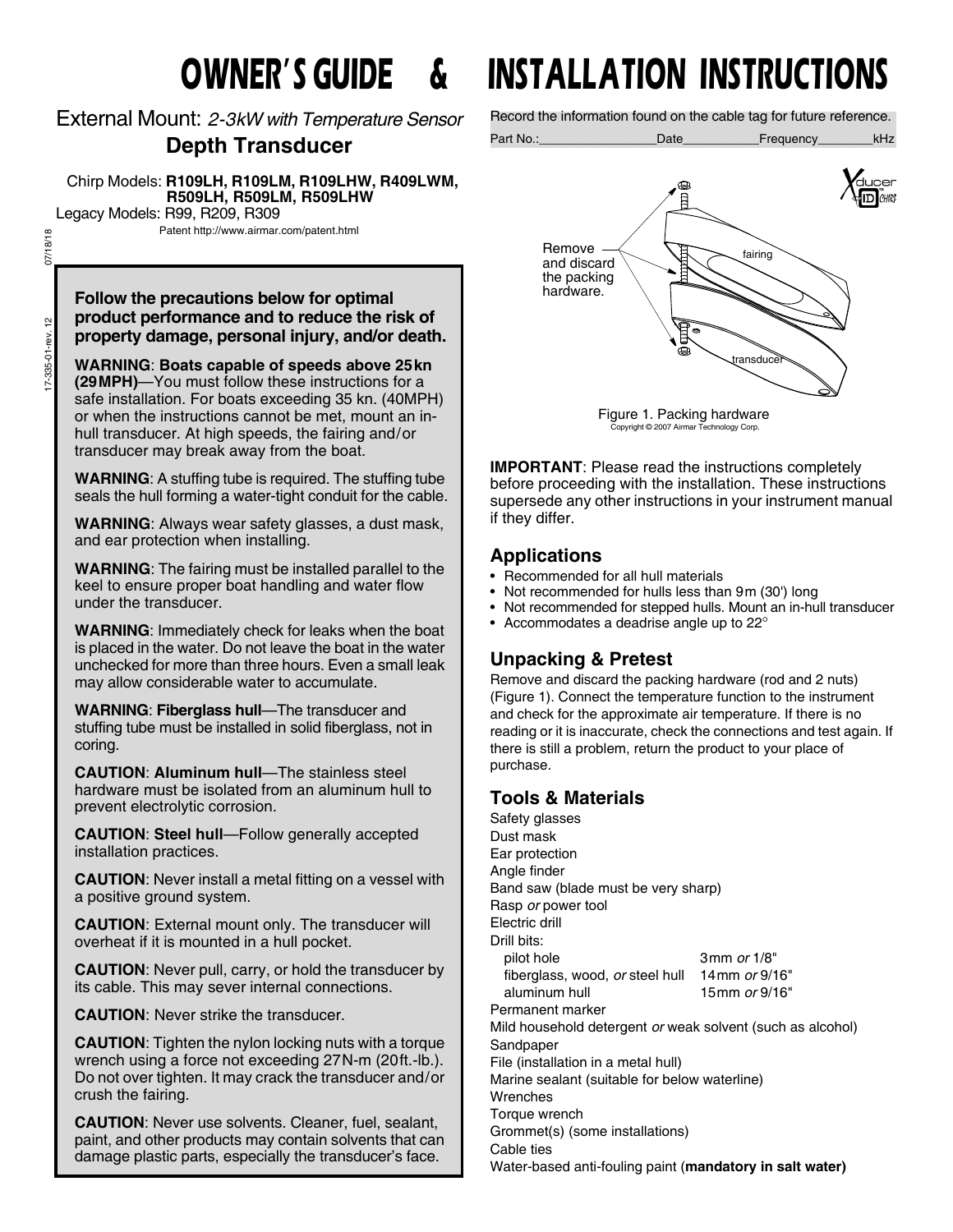

# **Mounting Location**

#### *Guidelines*

**CAUTION**: Do not mount the sensor in line with or near water intake or discharge openings or behind strakes, fittings, or hull irregularities that will disturb the water flow.

**CAUTION**: Do not mount the sensor where the boat may be supported during trailering, launching, hauling, or storage to avoid damaging the transducer's face.

- The water flowing under the hull must be smooth with a minimum of bubbles and turbulence (especially at high speeds).
- The transducer must be continuously immersed in water.
- The transducer beam must be unobstructed by the keel or propeller shaft(s).
- Choose a location away from interference caused by power and radiation sources such as: the propeller(s) and shaft(s), other machinery, other echosounders, and other cables. The lower the noise level, the higher the echosounder gain setting that can be used.
- Choose a location with a minimal deadrise angle, not to exceed 22°.
- Choose an accessible spot inside the vessel with adequate space for the height of the stuffing tube and tightening the nuts.

#### *Hull Types*

- **Displacement hull powerboat**—Locate about 1/3 of the way along the LWL and 200–600mm (8–24") off the centerline (Figure 2). The side of the hull where the propeller blades are moving downward is preferred.
- **Planing hull powerboat** (Figure 3)
	- Mount within the aft 1/3 of the hull, as far back as possible. **Outboard and I/O**—Mount just forward of the engine(s). **Inboard**—Mount ahead of the propeller(s) and shaft(s).
	- Mount on or as close to the centerline as possible, and well inboard of the first set of lifting strakes to ensure that the transducer is in contact with the water at high speeds.
	- Mounting on the side of the hull where the propeller blades are moving downward is preferred.

# **Stuffing Tube**

After determining the best mounting location for the transducer, install the stuffing tube. Follow the installation instructions packaged with the stuffing tube.

# **Fairing: Cutting, Bedding & Installing**

#### *Cutting the Fairing*

**CAUTION**: Shape the fairing to the hull as precisely as possible. If there are gaps between the fairing and the hull near the ends, cut a new fairing. Over tightening the rods to minimize gaps may crack the transducer and/or crush the fairing.

- 1. Measure the deadrise angle of the hull at the stuffing tube using an angle finder (Figure 2).
- 2. Tilt the band saw table to the measured angle and secure the cutting fence (Figure 4). *Do not exceed 22.*
- 3. Place the fairing on the table so the cutting guide rests against the fence (Figures 4 and 5). Note, the fairing is symmetrical.
- 4. Adjust the fence so the fairing will be cut in about two equal parts. The section that will become the fairing must be a minimum of 20mm (3/4") at its thinnest dimension (Figure 6).
- 5. Recheck steps 1 through 4; then cut the fairing.
- 6. Check the fit by placing the fairing against the hull. **Be sure the fairing is parallel to the centerline of the boat** (keel), and the stuffing tube is about 2/3 of the way back in the cavity (Figure 5). Hold the fairing on the ends and try to rock it back and forth. Shape the fairing to the hull as precisely as possible with a rasp or power tool until it no longer rocks.

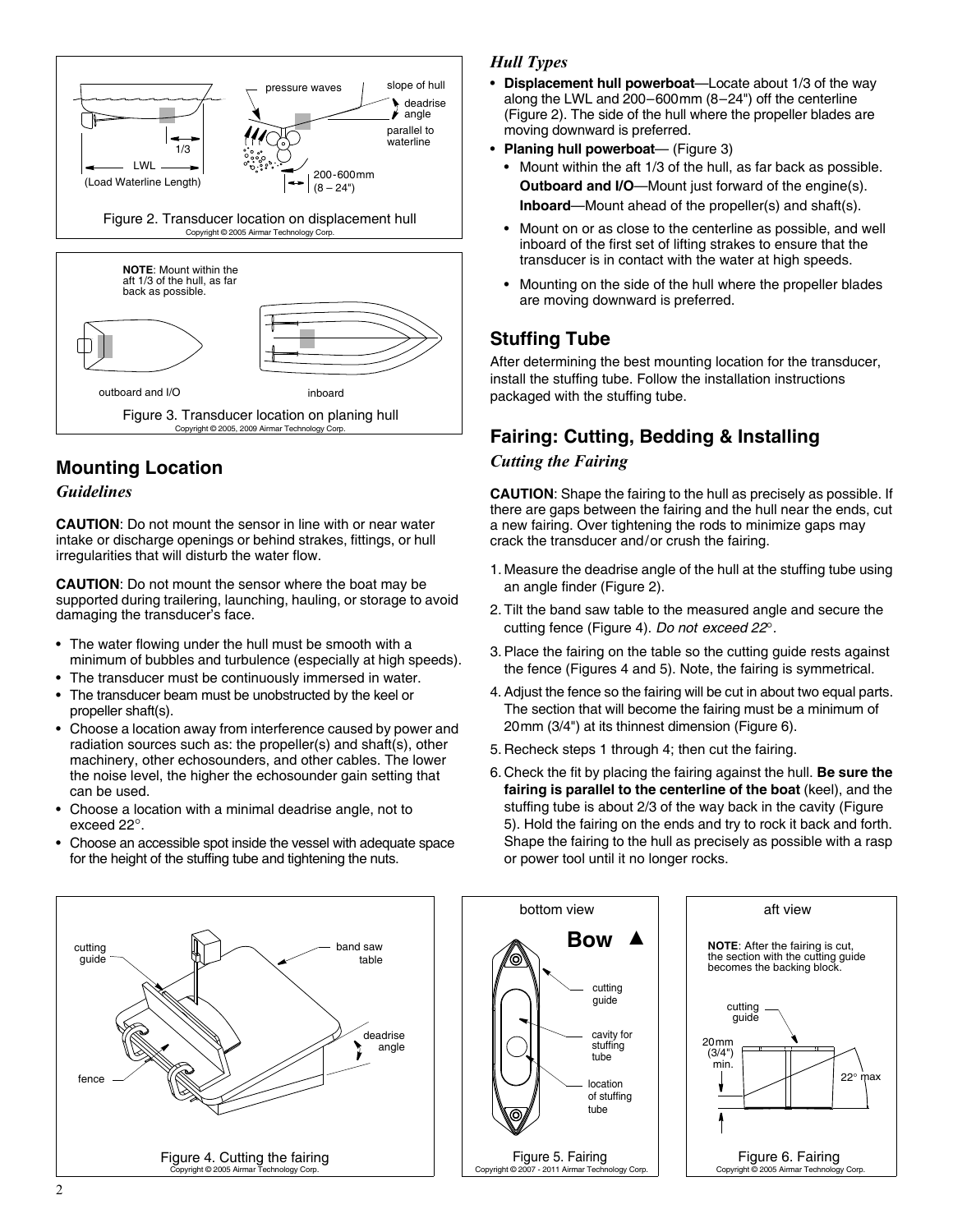

7. The remaining section of the fairing with the cutting guide will be used as the backing block inside the hull. It will provide a level surface for tightening the nuts on the threaded rods.

#### *Dry Fitting the Fairing*

- 1. To locate the hole for the *forward* threaded rod (nearest the bow), measure the distance between the cable exit and the forward hole in the transducer, center to center. (The rounded bottom is forward and the temperature sensor is aft.) **Being sure the fairing will be parallel to the centerline of the boat** (keel), measure this distance A on hull and mark the hole (Figure 7).
- 2. Drill a pilot hole at the marked location. Using the appropriate size drill bit, drill the hole through the hull for one threaded rod. *Do not drill the second hole at this time*.
- 3. Prepare the threaded rods (Figure 8). Using a permanent marker, draw a line on each threaded rod 102mm (4") from the end and color this section. (The colored section will be used to fasten the transducer to the fairing.) Screw a nut onto the colored section of each threaded rod *above* the 102mm (4") line drawn.
- 4. Place the fairing against the hull. Push the *uncolored* end of the threaded rod through the fairing and the hull until the nut rests inside the recess in the fairing (Figure 7). With a person stationed inside the vessel, slide the backing block onto the rod. Temporarily secure the rod with a stainless steel washer and nut.
- 5. **Align the fairing parallel to the centerline of the boat (keel).** Using the aft hole in the fairing as a guide, drill a pilot hole. Then drill the hole using the appropriate size drill bit.
- 6. Remove the fairing from the hull. Clean and sand the area around the holes, inside and outside, to ensure that the marine

sealant will adhere properly. Remove any petroleum residue with a mild household detergent or a weak solvent such as alcohol. **Metal hull**—Remove all burrs with a file and sandpaper.

#### *Bedding & Installing the Fairing*

**CAUTION**: Be sure the surfaces to be bedded are clean and dry.

- 1. If there is any residue on the fairing and transducer, remove it with a mild household detergent to ensure the marine sealant will adhere properly.
- 2. Apply a 2mm (1/16") thick layer of marine sealant: (Figure 7)
	- To the surface of the backing block that will contact the hull interior
	- To the surface of the fairing that will contact the hull
	- To the recesses in the fairing for the washers and nuts
	- To the threaded rods
	- To the surface of the washers that will contact the backing block

*NOTE: Be sure the rods have marine sealant on the threads under the nuts. Back each nut off 13mm (1/2") and apply sealant to the threads. Then return each nut to the marked location on the rod.*

3. Slide a washer along the *uncolored* section of each threaded rod until it rests against the nut (Figure 8).

**Aluminum hull**—The stainless steel rods must be isolated from an aluminum hull to prevent electrolytic corrosion. Cut the isolation sleeve 70mm (2-3/4") long. Slide the isolation sleeve over the *uncolored* section of each bedded rod as far down as possible. Apply a 2mm (1/16") thick layer of the marine sealant to the outside of the sleeving.